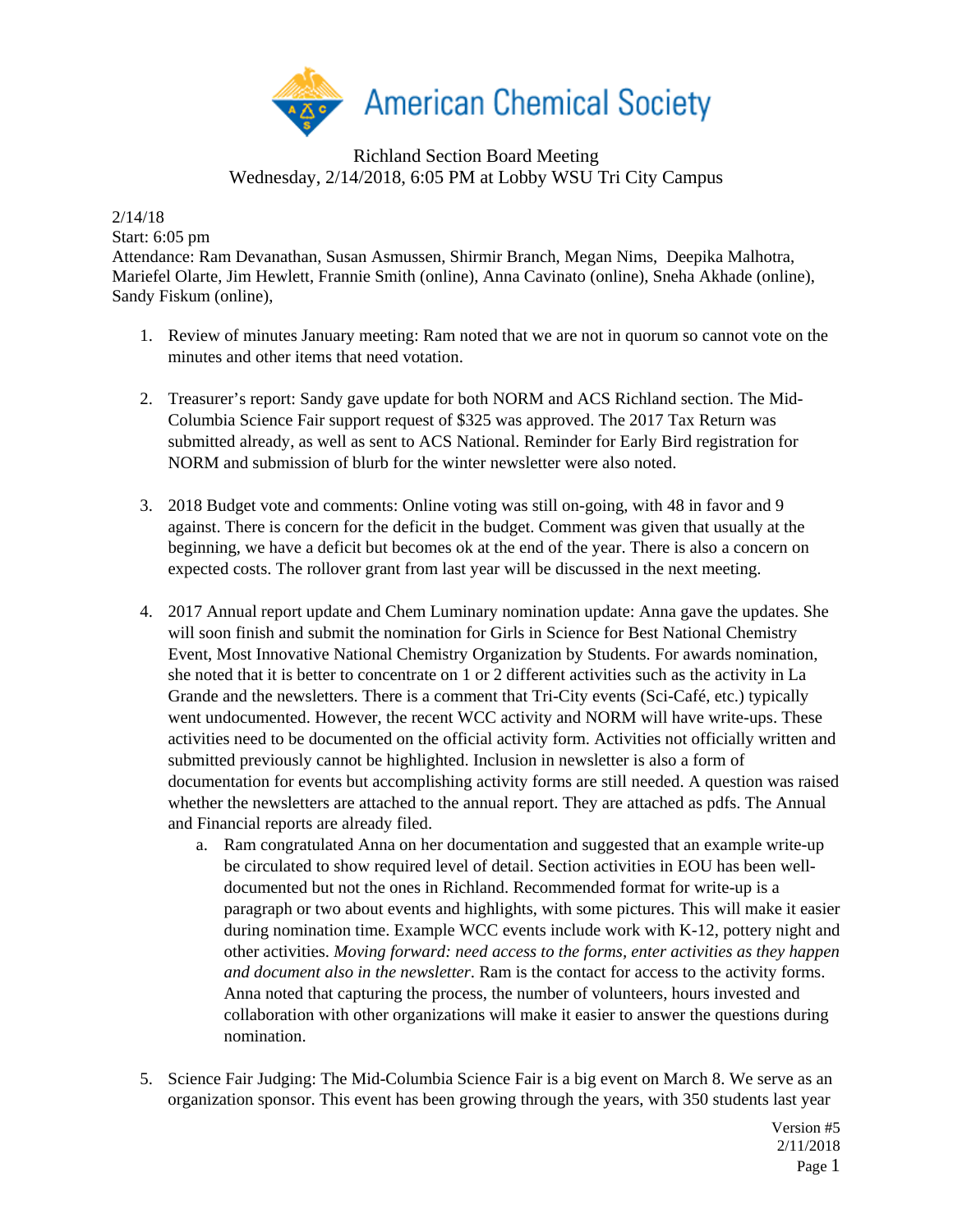

Richland Section Board Meeting

Wednesday, 2/14/2018, 6:05 PM at Lobby WSU Tri City Campus and is a good chance for us to bring young people into our field. A good activity for the WCC – there are lots of girls to influence. We can serve as judges for K-12 kids. Fields include biology and engineering. Dave is the ACS chief judge and Ram, the organizer for the ACS sponsored awards. Two \$50 awards will be given to best presentation in Chemistry. Dave also organized a breakfast for the ACS judge volunteers. There will be some posters highlighting chemistry.

- 6. Update from WCC: Ram noted Susan's change of name and Shirmir getting a staff position at PNNL. Megan reported that the WCC kick-off event, Pottery Night, went very well, with 15 members attending. WCC was congratulated for the event. The board was represented by Frannie and Kristin. A survey was given to the attendees, including request for suggestions on what events they would like to follow. Shirmir reports the following events and topics that were suggested: mentoring and career development workshops, manufacturing tours, chemistry related to pottery, outreach for early career women chemists including paper writing, professional development to leadership positions, science and radiochemistry. Ram suggested that WCC organize an event that can tackle 2-3 of the suggestions at the same time. Next WCC activity was to meet with PNNL SPARK at the Sexual Harassment in the Sciences webinar event. WCC reached out to pair with them, may re-present the webinar also. Ram commented that it will be great for WCC and SPARK to work together. SPARK has good funding, momentum and volunteers. Frannie agreed that it was a good idea and suggested that WCC may consider giving out WCC flyers from a table and Megan agreed. Ram suggested to include Frannie's periodic table cloth with Frannie's agreement. Frannie also suggested that WCC participate in the Celebration of Science. WCC looking for 501c3. The event will be at the same location, from 11- 3 pm, and they are looking for new volunteers and speakers (4-5 presenters).
- 7. Earth Day: Sneha accepted the CCED coordinator role. Work is to support/coordinate merchandise procurement such as flyers, toy stickers and pencils. There is a flat shipping fee and she wanted to know what the budget is and whether she can place the order. Previously, Anna typically orders and brings them, but noted that she does not need to do these herself. Typically, pamphlet boxes are shipped to the Tri-Cities:  $1<sup>st</sup>$  3 English boxes and 1 Spanish box are for free. Comments were that those should be enough and that it would be good to have them by April 7. Sneha can order and then send to Anna what she needs. Anna can use them for an event in La Grande where about 200 persons typically attend, including from other organizations. We may consider ordering other toys as well, such as the environmental mole (\$20/box) and bracelets. Sandy noted that we allocated a budget for \$200 this year. Frannie asked if all \$200 can be used for the event in La Grande and Celebration of Science in the Tri-Cities. Sneha suggested that we order a variety of giveaways instead; the moles may be expensive. She also suggested that we prioritize what to order and make sure that all the kids can get more.
- 8. Posters: Jim Hewlett has two posters that he would like to give away. They are of Antoine Lavoisier and his wife, done by David in 1788 and are 3.5' x 5' in size. Sandy suggested that they be made as raffle prizes. Ram said that he will keep them for now, until NORM. Shirmir suggested to give one at the banquet, to encourage attendance.

Version #5 2/11/2018 Page 2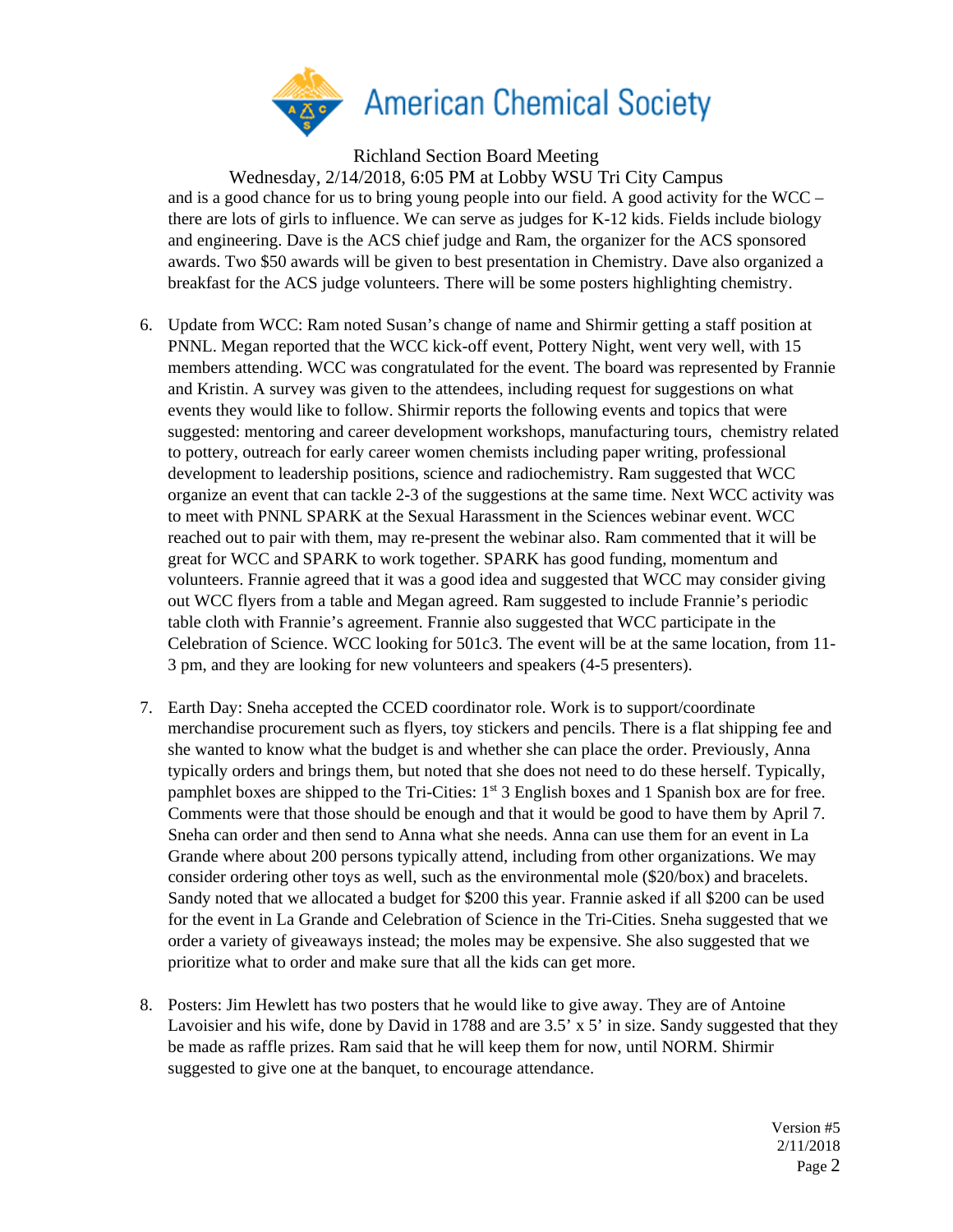

Richland Section Board Meeting

Wednesday, 2/14/2018, 6:05 PM at Lobby WSU Tri City Campus

- 9. NORM Update: Ram mentioned that the building is getting finished by end of March, with a 2 wk walk-through. Anna gave an update based on an e-mail sent by Janet.
	- o Website is fully functional. Registration both hard copy and electronic; Call for Papers - including a downloadable pdf with full contacts and descriptions for each session in MAPS; and Call for Award Nominations are all front and center on the main page, as well as detailed on their respective sub-pages. And updated weekly with sponsors, vendors, news flashes. Kudos to our hired web designer Sharon Betterton on the professional look and feel and functionality.
	- o 1st of planned PR e-blasts went out to the full ACS list. Steve K and Janet are working with ACS staff on that content. The marketing plan is on the Google Docs drive under the PR folder.
	- o Deepika, Sandy and Janet are taking inventory of sponsors and pursuing logos, urls, etc. to keep the website current and posture for the program book content that will arise out of that. Deepeka mentioned that we received \$1000 from Analytical Chemistry Section and the check was sent to Sandy's address. There is a \$2000 donation from the Organic Chemistry Section but that works on a reimbursement basis. Ways to address this needs to be discussed. There are 3-4 categories that the fund cannot be used for. One possibility is to reimburse for the souvenir bags. Another option is to ask the symposium organizers to track speaker-related expenses and then send receipt to Organic Chem. Anna noted that speakers pay for their expenses upfront for NORM and will be reimbursed later. We will need to check with Janet with regards to the particulars of the Organic Chem donation.
	- o Bernie C is doing a great job on the Vendor Expo. We have at least 8 of 22 spots already signed up. PNNL will also get a prime spot and Janet is working with PNNL Management on what will be in that booth. The ACS Store will also take up a vendor booth space.
	- o The contract with the City of Richland for the \$3K hotel/motel tax grant is signed. Once we expend those funds, which will include the \$3K plus a smidge for the Registrants' tote bags, plus the cost of the website, we will get reimbursement from the City. We received the City's logo today and url link for the website.
	- o Region Awards: Janet's recommendation (she cannot be involved in putting together the nominations):

Stan Israel nomination is due March 15th, and is an online form to the ACS Awards office. Link is working on the NORM 2018 website. Janet recommended a nomination of WSU-TC for its excellence in drawing underserved, and often 1st generation to go to college, population to the TC campus. Noting also its prime workings with PNNL and Industry partners on high quality STEM education, in particular. There are multiple examples at WSU-TC on such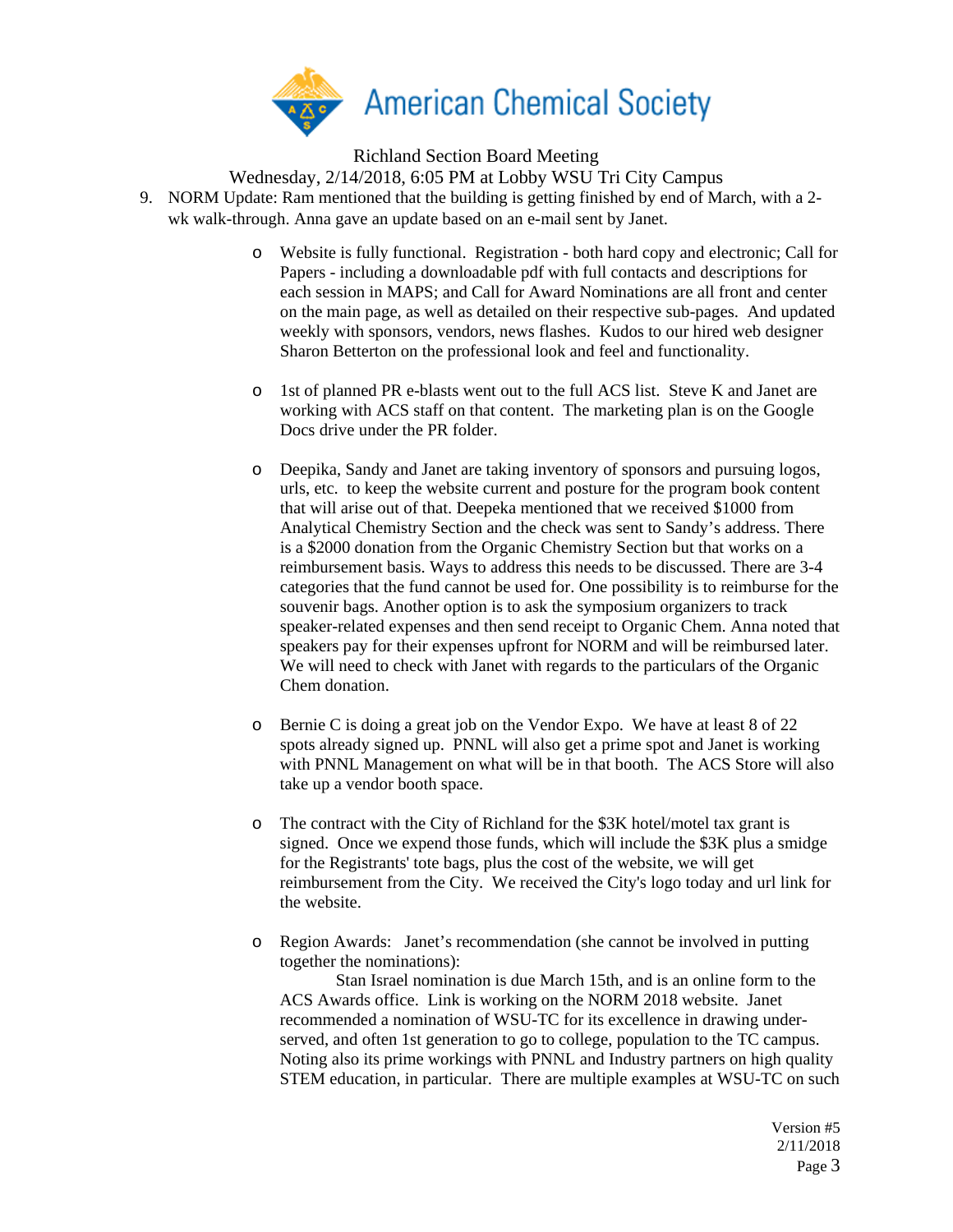

Richland Section Board Meeting

Wednesday, 2/14/2018, 6:05 PM at Lobby WSU Tri City Campus partnerships, and the data on % minority population and growth over time is impressive.

Nalley nomination is due April 1. I recommend a nomination of Dr. Anna Cavinato. Please someone get this written up. It is overdue!

High School Teacher is due April 1. Please someone find one of the many fine STEM teachers in our Section's zone and write up the nomination! Frannie should be discussing this with her PNNL Education Programs colleagues! Ram recommended Don Fenthauser as a potential nominee. He is an excellent long-term Kennewick Chem teacher.

P3 nomination is due April 1. Janet recommend a nomination be submitted on the marvelous partnership of St. Michele Wineries and WSU-TC to fund, build and support the Wine Sciences Center on the WSU-TC campus. It's a perfect example of partners for prosperity and furthering chemistry-science in the PNW.

10. Other updates: (1) Program in the Box at EOU will occur on Feb.  $27<sup>th</sup>$ . Anna will participate. Susan mentioned EYH on March  $24<sup>th</sup>$  and that they need volunteers: 6-8 female speakers, as well as 2 45-minute STEM workshops. They can help develop the materials. Anna noted that this is the Saturday after New Orleans. (2) Mariefel noted that there was a call for local section minigrant for partnering with neighboring local sections. Ram noted that previously, the section event was to have a mini-picnic close to a museum. (3) Frannie noted that Jennifer Soltis is in the teacher track for geo-chemistry division.

Meeting finished: 7:05 pm